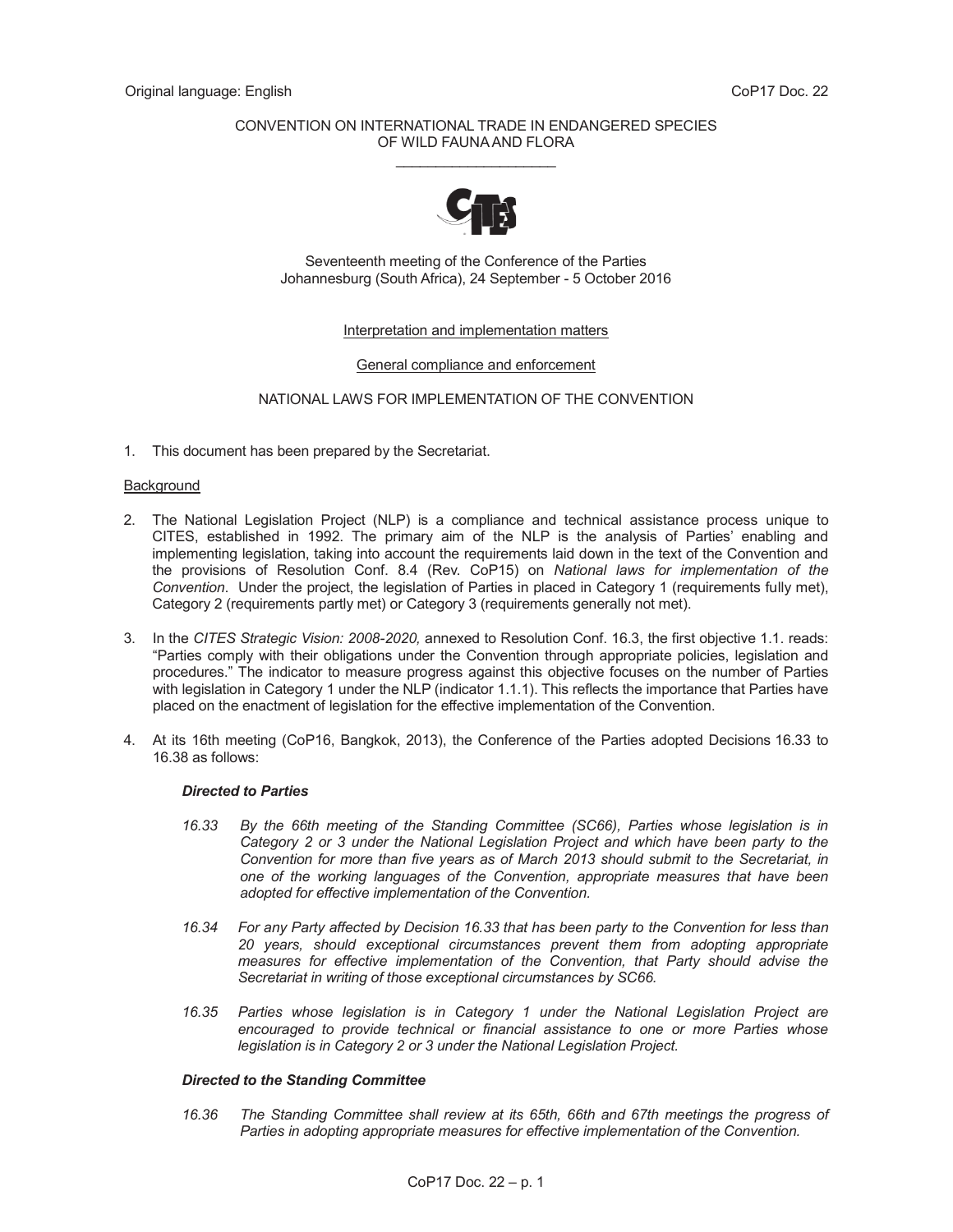*16.37 At its 66th meeting, the Standing Committee shall recommend a suspension of commercial trade in specimens of CITES-listed species with those Parties affected by Decision 16.33 that have failed to adopt appropriate measures for the effective implementation of the Convention. This recommendation shall take effect 60 days after the conclusion of SC66. Should exceptional circumstances prevent any Party affected by Decision 16.33 that has been party to the Convention for less than 20 years from enacting legislation by SC66, the Standing Committee shall review the situation and determine appropriate measures for addressing it. Any Party affected by Decision 16.33 that has been party to the Convention for 20 years or more and has failed to adopt appropriate measures or agree an appropriate legislative timetable with the Secretariat by SC66 will be subject to recommendations to suspend trade. The Standing Committee will not make recommendations to suspend trade where a Party has submitted its final draft or an appropriate legislative timetable to the Secretariat by the SC66 deadline and it is pending action from the Secretariat.* 

# *Directed to the Secretariat*

- *16.38 The Secretariat shall:* 
	- *a) compile and analyse the information submitted by Parties on measures adopted before the 17th meeting of the Conference of the Parties (CoP17) to fulfil the requirements laid down in the text of the Convention and Resolution Conf. 8.4 (Rev. CoP15);*
	- *b) subject to external funding, provide legal advice and assistance to Parties on the development of appropriate measures for effective implementation of the Convention, including legislative guidance for and training of CITES authorities, legal drafters, policymakers, the judiciary, parliamentarians and other relevant government officials responsible for the formulation and adoption of CITES-related legislation;*
	- *c) cooperate, in the provision of legislative assistance, with the legal programmes of United Nations bodies and intergovernmental organizations, such as the Food and Agriculture Organization of the United Nations, UNEP, the World Bank and regional development banks, as well as regional organizations such as the Africa, Caribbean and Pacific Secretariat, the Amazon Cooperation Treaty Organization, the Association of South East Asian Nations, the League of Arab States, the Organization of American States and the Pacific Regional Environment Programme;*
	- *d) report at the 65th, 66th and 67th meetings of the Standing Committee on Parties' progress in adopting appropriate measures for effective implementation of the Convention and, if necessary, recommend the adoption of appropriate compliance measures, including recommendations to suspend trade;*
	- *e) identify for the Standing Committee any countries that require attention as a priority under the National Legislation Project; and*
	- *f) report at CoP17 on progress made with regard to the implementation of Resolution Conf. 8.4 (Rev. CoP15) and Decisions 16.33-16.38.*

# Summary of progress

- 5. At its 65th and 66th meetings (SC65, Geneva, July 2014; SC66, Geneva, January 2016), the Standing Committee considered the Secretariat's reports on Parties' progress in adopting appropriate measures for the effective implementation of the Convention, and on legislative and technical assistance to Parties with legislation in Category 2 or 3, provided by the Secretariat and partners (see document SC65 Doc. 22 and documents SC66 Doc. 26.1 and SC66 Inf. 19).
- 6. Since CoP16, Angola, the European Union, Iraq, Lebanon, and Tajikistan have become Parties to the Convention, bringing the total number to 182. The legislation of the EU has been placed in Category 1, and that of Angola has been placed in Category 3. The submission and review of the legislation of the other recent Parties is still pending.
- 7. In accordance with Resolution Conf 8.4 (Rev. CoP15) and Decision 16.38, the Secretariat continues to monitor legislative progress made by the Parties and their dependent territories. Since CoP16, the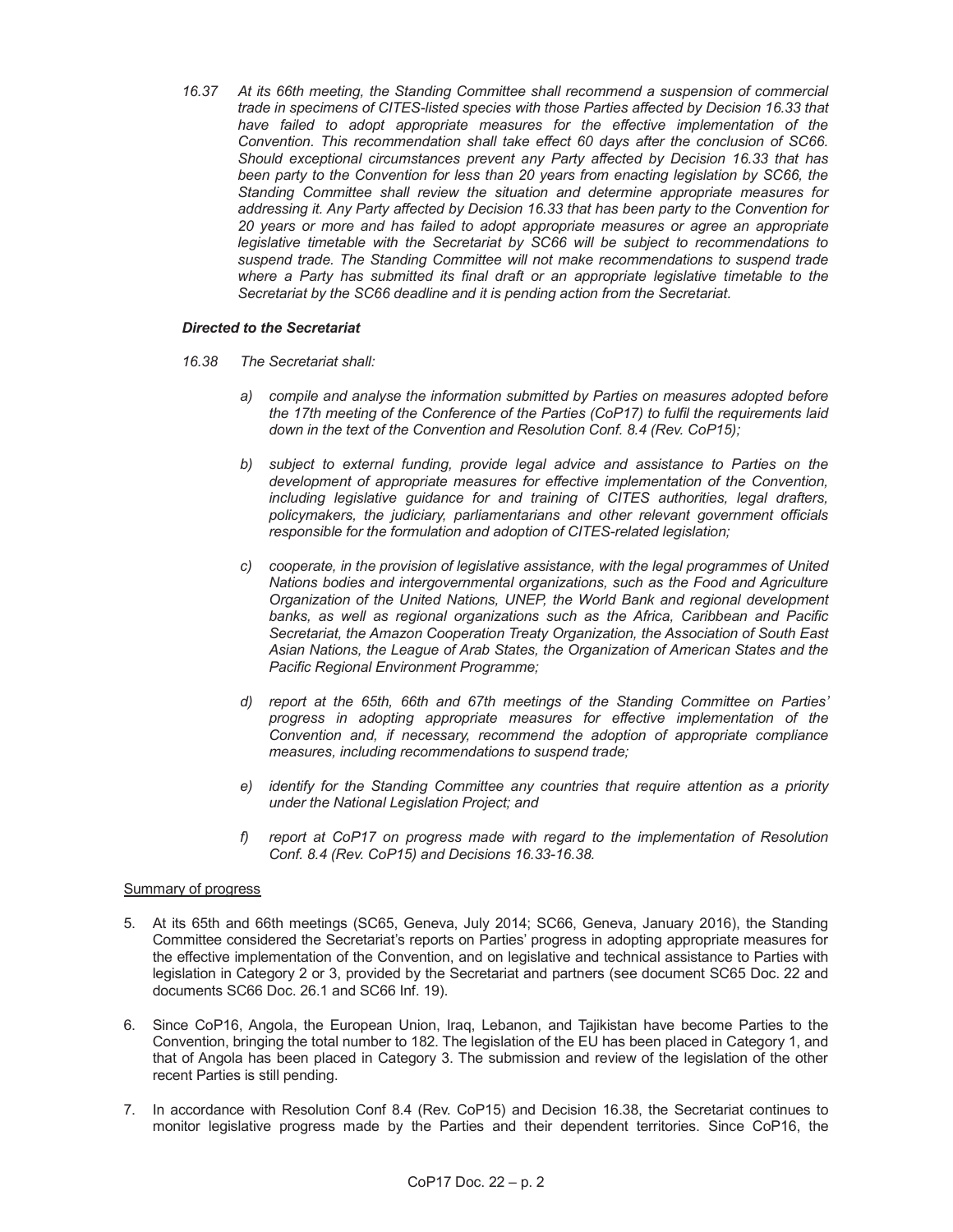Secretariat has analysed the draft or final legislation of many Parties with legislation in Categories 2 and 3. Ten of these are among the 17 on the list of Parties whose legislation requires attention as a priority under Decision 16.38, paragraph e). The Secretariat has also analysed the legislation of several dependent territories of the United Kingdom of Great Britain and Northern Ireland and one territory of China. The Secretariat's comments on draft legislation for a number of Parties helps to ensure that the legislative process will result in legislation that meets the minimum requirements.

8. On the basis of its analyses, at the time of writing the Secretariat has agreed with five additional Parties (Plurinational State of Bolivia, European Union, Paraguay, Republic of Moldova and Serbia) to place their legislation in Category 1, making a total of 92 Parties (50 %) and 17 dependent territories (57 %) with legislation in Category 1. It is expected that the agreement with an additional 4-5 Parties on placing their will be reached before the meeting of the CoP.



# **National Legislation Project Apr-16**

-

- 9. The Secretariat has made every effort to analyse the legislation of all the Parties that have submitted enacted legislation or final drafts of legislation. However, in some instances, the legislation has not been submitted in one of the working languages of the Convention and for some Parties this process requires the analysis of many different pieces of law and secondary legislation that are not always submitted together with the main implementing law, or not submitted in one of the working languages. This delays the conclusion of the analysis and of placing the legislation in the appropriate category. According to the information available, 17 Parties with legislation currently in Category 2 or 3 have enacted CITESimplementing or CITES-relevant legislation for which final agreement between the Party and the Secretariat on the analysis is still pending. $1$
- 10. The updated legislative status chart contained in Annex 3 to the present document reflects the progress made by all Parties and dependent territories since the update for SC66 on 8 January 2016<sup>2</sup> (see further below). The table shows that legislative progress in the form of "agreed legislative timetables" and draft legislation continues to be made by many Parties. However, the slow pace of submission for parliamentary, cabinet or ministerial approval and subsequent enactment delays the move to Category 1. In addition, some 30 Parties have not provided written indications of their legislative progress (e.g. revised CITES legislation plans or draft and enacted legislation) since the 16th meeting of the Conference of the Parties, in 2013.
- 11. The Secretariat is grateful to Norway for the assistance provided to the legislative analysis under the NLP and to translation of national legislation submitted in other languages; as a member of the Standing Committee, Norway has generously offered to translate the legislation of at least one other European Party requesting such assistance.
- 12. Through its analyses of national legislation, the Secretariat has noted that a recurrent gap in national legislation is the absence of prohibition of the possession of illegally traded specimens of CITES-species. Resolution Conf. 8.4 (Rev. CoP15) on *National laws for the implementation of the Convention* does not list

*<sup>1</sup> Albania, Azerbaijan, Belarus, Burundi, India, Israel, Kazakhstan, Kyrgyzstan, Lao People's Democratic Republic, Mauritius, Montenegro, Morocco, Myanmar, Philippines, Saint Kitts and Nevis, The former Yugoslav Republic of Macedonia* 

*<sup>2</sup> A revised table will be produced before the meeting of the Conference of the Parties containing the latest information.*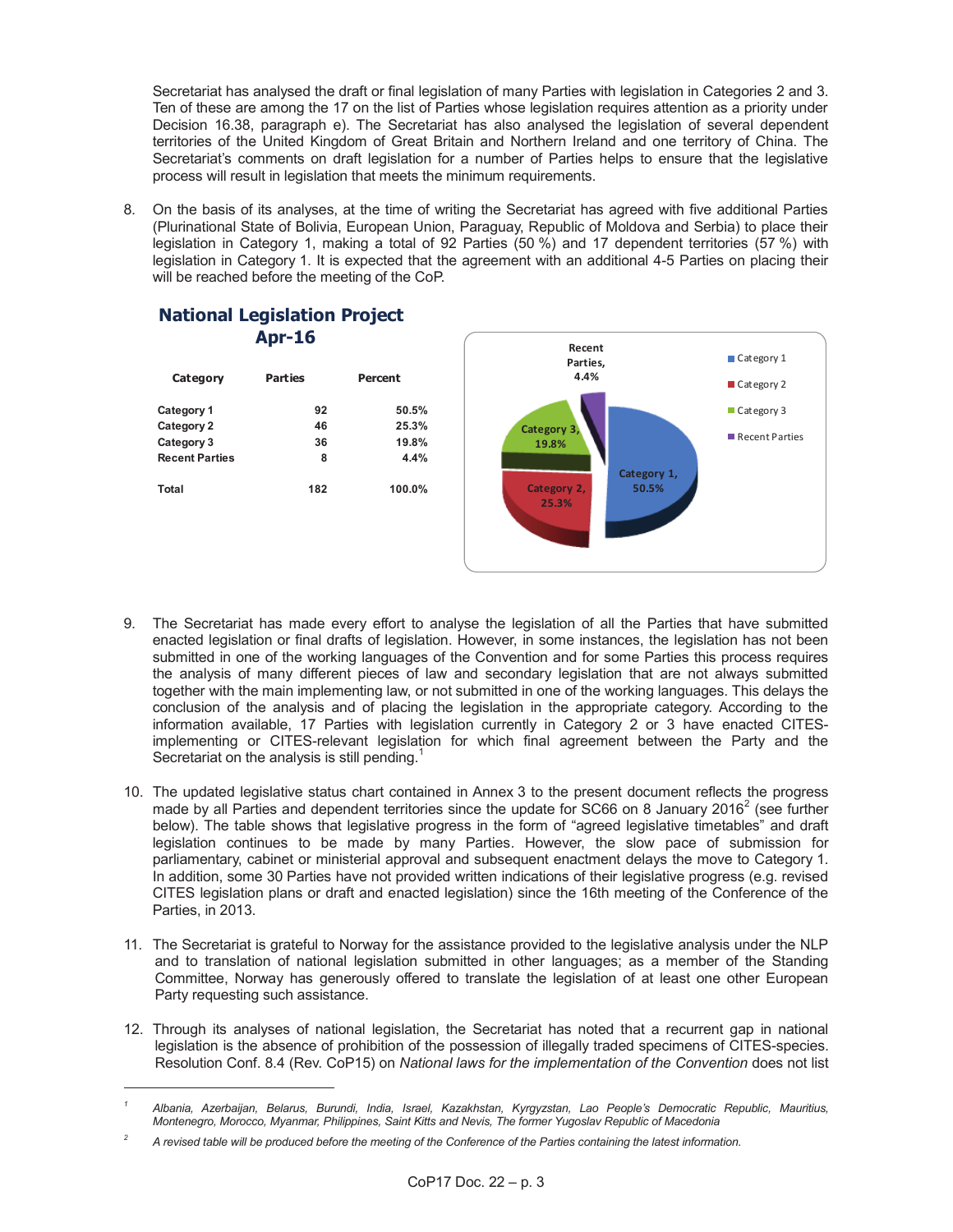such prohibition as one of the basic requirements of legislation. The Secretariat always recommends that Parties prohibit possession of illegally traded specimen of CITES-species when it reviews and provides comments on draft national legislation, in accordance with Article VIII, paragraph 1(a), of the Convention. The Conference of the Parties could consider amending the Resolution to more clearly requires that domestic measures prohibit possession of specimens obtained in violation of the Convention, to facilitate enforcement of the prohibition of trade in violation of the Convention

### Current and future compliance measures

- 13. Past reports of the Secretariat to the Conference of the Parties on the subject of national legislation have stressed that "Parties see appropriate legislation as a primary factor in ensuring the Convention achieves its purpose" and that "Effective implementation of, compliance with and enforcement of the Convention depend on [the enactment of Category-1] legislation" (see document CoP16 Doc. 28, CoP15 Doc. 20, and document CoP14 Doc. 24). It could be argued that Parties whose domestic measures are not adequate for implementation of the Convention should generally not be engaging in trade under the Convention. Moreover, the enactment of Category-1 legislation is a necessary precursor to effective law enforcement. The Conference of the Parties, in Resolution Conf. 8.4 (Rev. CoP15), reflected the importance of legislation in instructing the Standing Committee "to determine which Parties have not adopted appropriate measures for effective implementation of the Convention and to consider appropriate compliance measures, which may include recommendations to suspend trade, in accordance with Resolution Conf. 14.3". The Conference also recognized, however, the need to provide Parties with financial or technical assistance for the development and effective implementation of their measures to implement the Convention.
- 14. The approach taken towards Parties with legislation in Category 2 or 3 that continue to be in noncompliance with the Convention has been to encourage them to take action to demonstrate commitment and progress. In the spirit of Decision 16.37, the Secretariat is proposing to formalize the use of legislative timetables as a means to monitor progress towards full implementation and compliance. It is suggested that such legislative timetables are signed off by the Management Authority as well as the minister or a senior official in the relevant ministry and by the Secretary-General of CITES. To further formalize these commitments, the Secretariat will make agreed legislative timetables available to the Standing Committee for information.
- 15. On the basis of such commitments taken by a Party to make progress towards development and enactment of appropriate measures, it will be possible to assess the need for technical and financial assistance to implement the plan and achieve the expected results. Such needs can then be addressed by relevant bilateral and international partners, including the CITES Secretariat.
- 16. Since 1999, the Standing Committee has applied compliance measures, including recommendations to suspend trade, to encourage Parties to enact legislation. A total of almost 20 Parties have thus been subject to a recommendation to suspend commercial trade over the years, some more than once. Since mid-2004, Mauritania and Somalia have been subject to a recommendation to suspend commercial trade in specimens of CITES-listed species for their failure to provide a revised CITES legislation plan, or draft or enacted legislation (see Notification to the Parties No. 2004/055 of 30 July 2004). Both of these Parties took part in the CITES-UNEP workshop organized on 4-5 April 2016 in Gigiri (see below) and both showed a very high degree of interest and commitment to engage and make progress. Mauritania has already submitted a draft timetable, as well as a request for assistance. Somalia has also committed to prepare a legislative timetable that will prioritise the analysis of existing legislation and the preparation of draft new legislation. However, Somalia also emphasized the need for additional support and capacity-building for practical implementation and enforcement of the Convention. Djibouti has also been subject to a recommendation to suspend all commercial trade since mid-2004. Unfortunately Djibouti did not take up the invitation to the workshop in April 2016 and the Management Authority of Djibouti has been unresponsive to both the Secretariat and the Ministry of Foreign Affairs of Djibouti.

# Compliance measures adopted at SC66

17. Pursuant to Decision 16.37, at SC66 the Standing Committee agreed to compliance measures for all Parties with legislation in Category 2 and 3, to set a public record of the compliance matter (as set out in paragraphs 18-20, below), and invited the Parties concerned to accelerate the legislative process and increase efforts to ensure legal compliance with the Convention.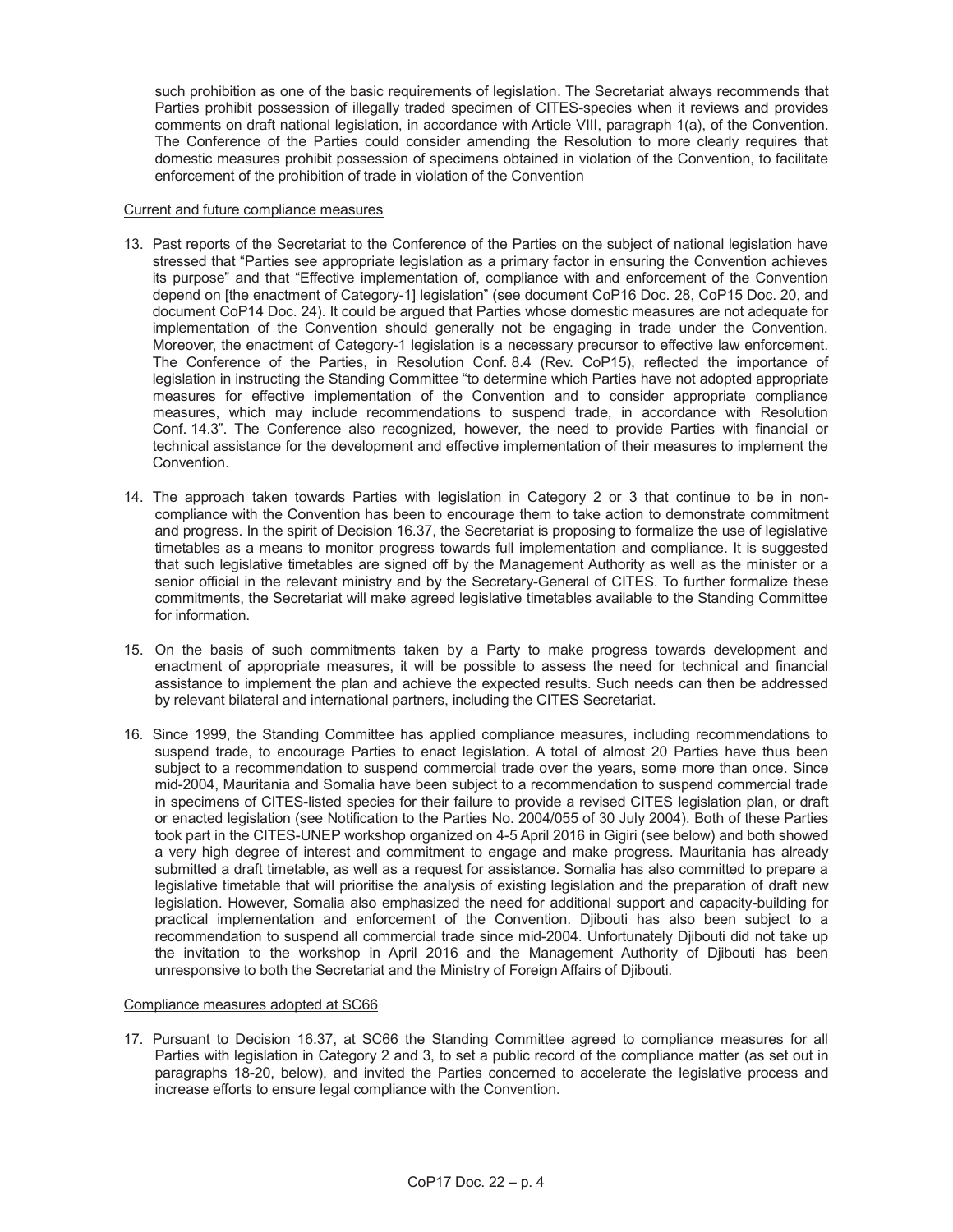# *Recommendations to suspend commercial trade*

18. Specifically, the Standing Committee decided to recommend that Parties suspend commercial trade in specimen of CITES-listed species from Parties whose legislation was in Category 2 or 3, that required attention as a priority and that had failed to adopt appropriate measures for the effective implementation of the Convention or agree an appropriate legislative timetable. This compliance measure concerned Guinea-Bissau, Liberia and the Bolivarian Republic of Venezuela and would take effect 60 days after the meeting of the Standing Committee.

# *Warning letters*

-

19. The Standing Committee further decided to send warning letter to other Parties that required attention as a priority, and that were making progress but had not yet adopted the appropriate measures, advising that they were in non-compliance and reminding them of the need to accelerate their efforts to enact adequate legislation by SC67, Johannesburg, September 2016). This compliance measure concerned Belize, Plurinational State of Bolivia, Kazakhstan, Mauritania, Mozambique, Pakistan and Paraguay.

# *Public notification to all Parties*

20. Finally, the Standing Committee requested the Secretariat to publish a Notification to the Parties, advising that this matter had been brought to the attention of Parties whose legislation was in Category 2 or 3 under the National Legislation Project and which had been party to the Convention more than five years.

# Implementation of the compliance measures adopted by SC66

- 21. Further to these decisions by the Standing Committee, the Secretariat issued Notification to the Parties No. 2016/030 on 23 March 2016, recommending that all Parties suspend commercial trade with Guinea-Bissau and Liberia. The recommendation did not apply to the Bolivarian Republic of Venezuela as it had submitted a legislative timetable to which the Secretariat had agreed.
- 22. The Secretariat sent warning letters to the seven Parties listed in paragraph 19 above on 11 February 2016. These letters also contained information on available technical assistance. In response, the Secretariat received communications from all Parties except Kazakhstan. The Secretariat subsequently received enacted legislation Plurinational State of Bolivia and Paraguay, and agreed to place it in Category 1. With regard to seven Parties (Algeria, Belize, Kenya, Liberia, Mozambique, Rwanda, United Republic of Tanzania and Bolivarian Republic of Venezuela), the Secretariat has received final draft legislation and discussed the legislative timetable, indicating that these Parties are on track to adopt appropriate measures, possibly even before the 17th meeting of the Conference of the Parties (CoP17). With regard to another four Parties that require attention as a priority (Comoros, Guinea-Bissau, Mauritania and Somalia), the Secretariat has received strong indications of a commitment to make progress but also of the necessity of financial and technical assistance. According to the information available to the Secretariat, Kazakhstan has enacted legislation but has not yet submitted it in one of the working languages of the Convention.
- 23. On 21 March 2016, the Secretariat issued a Notification to the Parties No. 2016/025, alerting all Parties that the compliance matter had been brought to the attention of all Parties with legislation in Category 2 or 3 that had been party for more than five years. This Notification concerned 68 Parties. The intention of this Notification was to alert all Parties to the fact that there continued to be an issue with the legislation in these countries and to put this on a public record. The Secretariat is aware that efforts to make progress are under way by many of these Parties and is encouraging all Parties to keep the Secretariat abreast of any new development at any time.
- 24. The Secretariat will continue to monitor progress and will send reminders to all Parties to provide the latest update in advance of SC67. It will recommend that the Standing Committee consider appropriate compliance measures, including recommendations to suspend trade, in particular for Parties that have given no indication of progress.
- 25. The legislative status chart contained in Annex  $3^3$  to the present document indicates the legislative status of all Parties and contains a summary of the actions being taken by Parties with legislation in Category 2 or 3 (e.g. a CITES legislative timetable, draft legislation, submission of legislation for enactment, or enactment of legislation). In an attempt to encourage more rapid legislative progress among a smaller

*<sup>3</sup> A revised table will be produced before the present meeting, containing the latest information.*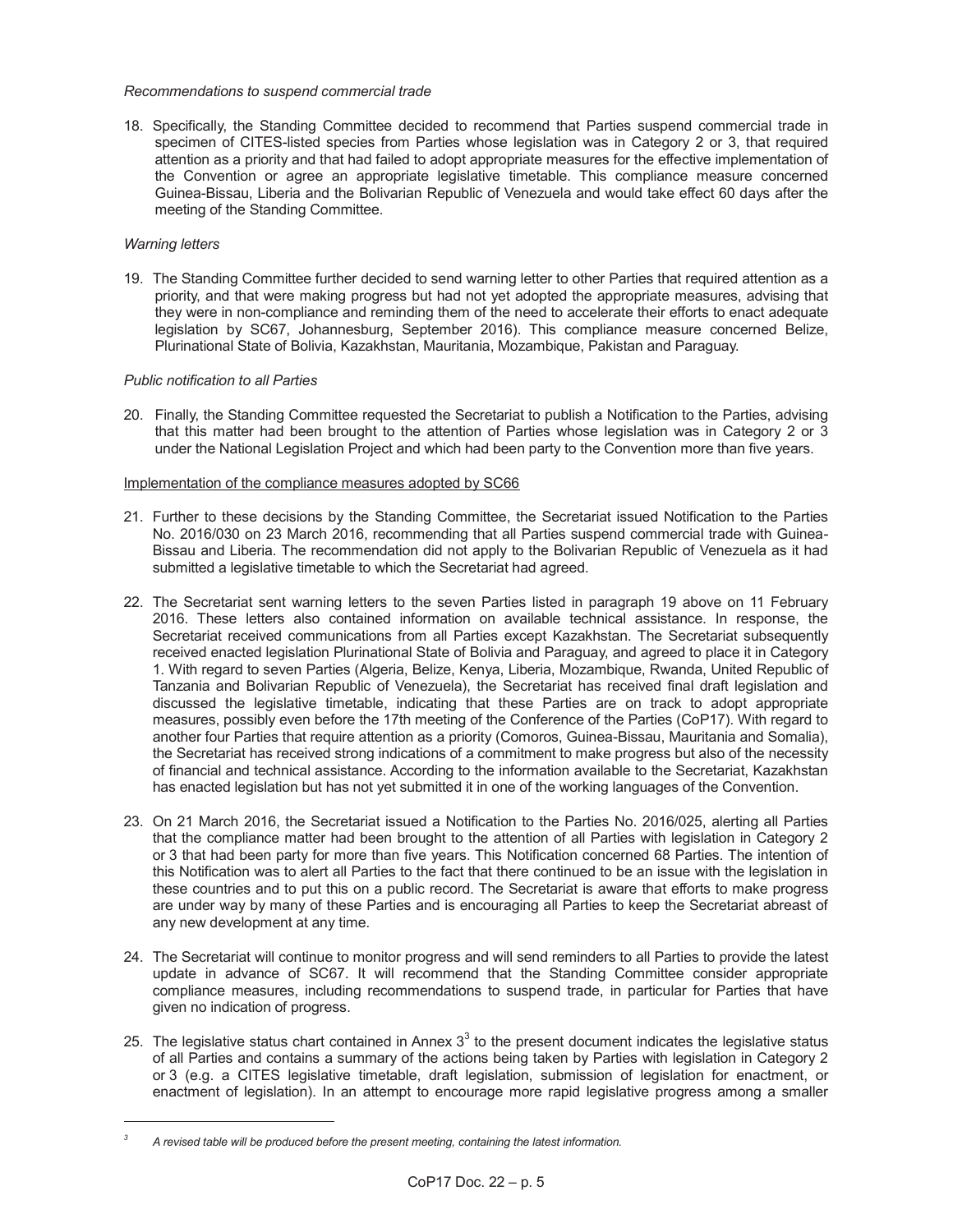group of Parties, the Secretariat identified, for the Standing Committee, countries that required attention as a priority under the National Legislation Project, in compliance with Decision 15.41, paragraph e). At the time of writing (April 2016), there were 15 priority countries at various stages of legislative progress<sup>4</sup>. As noted above, most of these Parties were working towards adopting appropriate measures. The Secretariat proposes to review, and possibly expand, the list after CoP 17.

- 26. On the basis of the list submitted to the Standing Committee at SC66 (document SC66 Inf. 19), the Secretariat has merged tables 1, 2 and 3 into a single table (Annex 3, Table 1). Parties listed in bold have been identified by the Standing Committee as requiring attention as a priority. Table 2 in Annex 3 lists the Parties for which the Convention entered into force after March 2008.
- 27. The formalization of CITES legislative timetables and the provision of such timetables to the Standing Committee for information is intended to put on record the commitment of the Parties, to bring about more transparency in the process, to enable a closer monitoring of progress, and also to provide more visibility of the needs for financial and technical assistance. It remains to be seen whether this approach will provide the required engagement and political attention in the concerned States.

# Planned technical and financial assistance activities

28. The Secretariat is working closely with the Standing Committee, Parties with legislation in Category 1 and entities with relevant expertise in legislative drafting, in order to support legislative progress. The Secretariat is facilitating the provision of technical and financial assistance activities undertaken by: individual Parties such as Australia, New Zealand and the United States of America; externally-funded activities of the Secretariat (e.g. using funds generously provided by the European Commission, Japan or the United Kingdom of Great Britain and Northern Ireland); and activities organized by the Secretariat in collaboration with UNEP. The Secretariat would like to express its thanks to European Union and the Governments of Japan, Norway, the United Kingdom and the United States for the financial and technical assistance provided to the National Legislation Project.

# CITES National Legislation web portal

- 29. In 2015, the Secretariat launched a dedicated web portal on national legislation on the CITES website (in the three working languages), to assist Parties in the implementation of the Convention, Resolution Conf. 8.4 (Rev. CoP15) and relevant CoP Decisions. The web portal, entitled "National laws for implementing the Convention"<sup>5</sup>, features all the supporting legislative material developed so far to assist Parties in preparing and adopting appropriate measures. This includes the model law, a guiding questionnaire, and a presentation of the key requirements of the Convention, as well as the relevant Resolutions and Decisions adopted by the Conference of the Parties. Some of this material has also been translated into Arabic, Portuguese and Russian to provide more effective legal assistance to countries where none of the three working languages is widely spoken. The Secretariat also collects and make available examples of legislation that has been placed in Category 1, to serve as inspiration for other Parties.
- 30. The four requirements set out in Resolution Conf. 8.4 (Rev. CoP15) were explained in some detail in a document presented to the Conference of the Parties at its 12th meeting (Santiago, 2002) and also developed in a standard presentation, available on the CITES website and in the Virtual College. The Secretariat has recently updated the presentation (in English and French) making a clear distinction between the legal requirements of the Convention for national legislation and the recommended or desirable provisions, intended to facilitate the analysis of compliance by Parties themselves.

# Joint CITES/UNEP Workshop, April 2016

31. Using the external funds mentioned above, the CITES Secretariat and UNEP jointly organized a regional workshop on Strengthening National Legal Frameworks for the Effective Implementation of CITES and for Combating Illegal Wildlife Trade, which took place on 4-5 April 2016 in Nairobi. The workshop focused on the requirements for national implementing legislation as set out in the Convention and relevant Resolutions. The workshop also featured a legal roundtable discussion on the need to revise Resolution Conf. 8.4 (Rev. CoP15), which did not, however, produce any clear guidance. Sixteen Parties were

-

*<sup>4</sup> Algeria, Belize, Comoros, Djibouti, Guinea-Bissau, Kazakhstan, Kenya, Liberia, Mauritania, Mozambique, Pakistan, Rwanda, Somalia, United Republic of Tanzania and Bolivarian Republic of Venezuela.* 

*<sup>5</sup> See https://cites.org/legislation*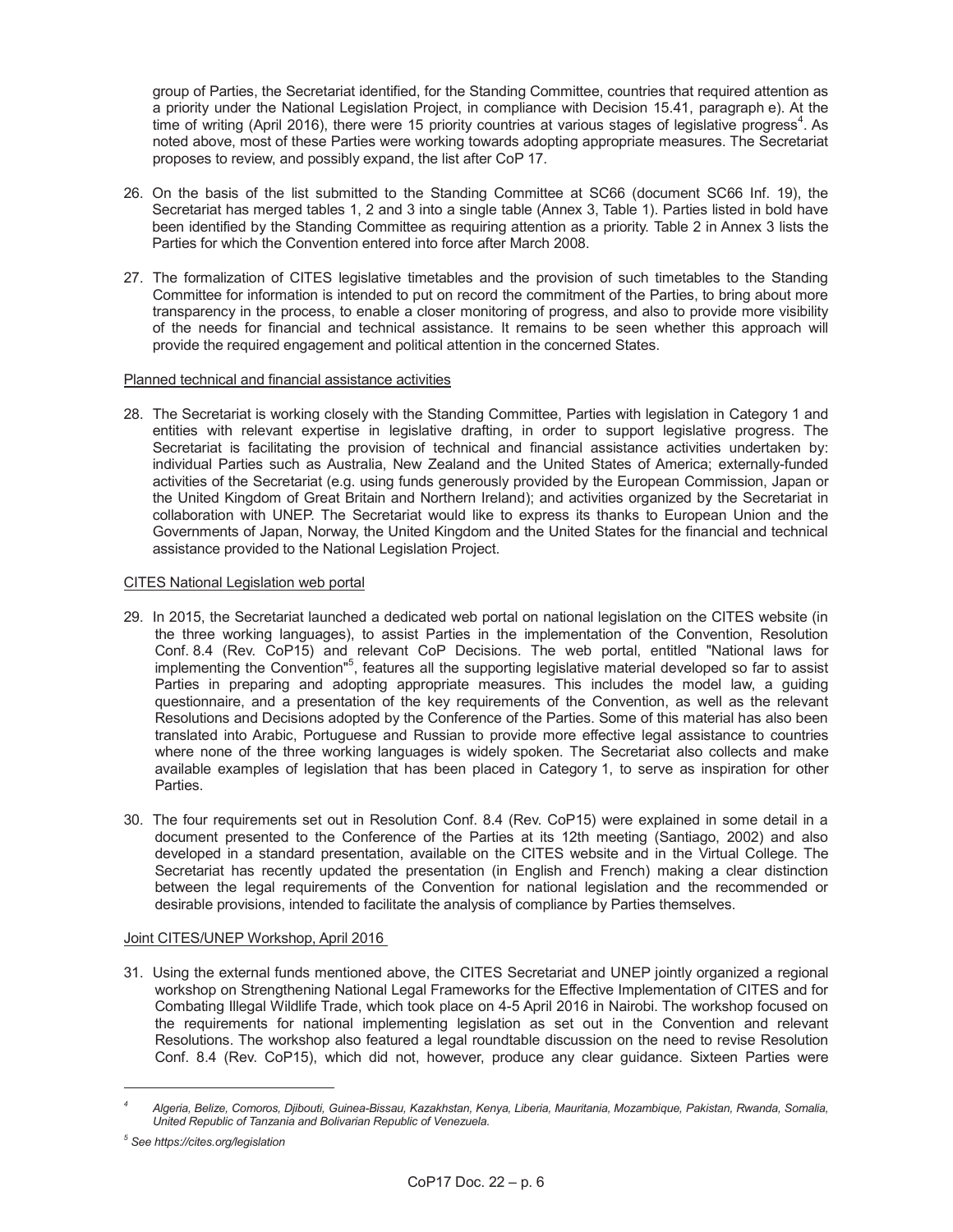represented at the workshop, among them most of the African Parties requiring attention as a priority (Algeria, Comoros, Guinea-Bissau, Kenya, Liberia, Mauritania, Mozambique, Rwanda, Somalia and United Republic of Tanzania) as well as other African Parties with legislation in Category 3 (Angola, Burkina Faso, Central African Republic, Cote d'Ivoire, Ghana, Guinea and Niger). In most cases, the Parties were represented by a technical person from the national Management Authority and by a lawyer or other member of legal staff involved in the development of national legislation.

32. The participants demonstrated a strong commitment to take action to accelerate the legislative process in their countries and to submit, before 30 April 2016, legislative timetables to be agreed with the Secretariat. A number of the participants emphasized the need for technical and financial assistance for the implementation of the timetable in their countries. In particular, assistance is required to analyse relevant existing legislation to identify gaps and ways to fill them. Participants from several Parties highlighted the need for assistance to facilitate internal and external consultation and public participation. The feedback from the participants indicated a very high degree of satisfaction with the workshop, and the Secretariat and UNEP and are considering organizing a second workshop for the other Parties in Africa, subject to available funds.

#### Legal Round Table

- 33. At SC66, the Standing Committee invited the Secretariat, in collaboration with relevant agencies of the UN system and subject to the availability of external funding, to organize a Legal Round Table to:
	- a) discuss a possible revision of Resolution Conf. 8.4 (Rev. CoP15) and new decisions from CoP17 on the National Legislation Project;
	- b) explore efficient approaches to further assist Parties in strengthening their national legal frameworks for the effective implementation of CITES and combating illegal wildlife trade; and
	- c) identify ways to raise awareness and provide support to the judiciary in a timely manner.
- 34. The Secretariat took the opportunity offered by the first IUCN World Environmental Law Congress (WELC), held in Rio de Janeiro from 27 to 29 April 2016, to co-organize a side event focused on the last two subjects, with the following partners: CMS Secretariat, Organization of American States, IUCN, Red de Observancia y Aplicación de la Normativa de Vida Silvestre de Centroamérica y Republica Dominicana (ROAVIS), Red Latinoamericana de Ministerios Públicos Ambientales, the Asia-Pacific Centre for Environmental Law (APCEL) and the WELC organizers. The event took place on 26 April and was attended by prosecutors, representatives of academia, IGOs and NGOs.
- 35. Referring to UNGA Resolution 69/314 on *Tackling illicit trafficking in wildlife*, participants in the event expressed concern about the increasing scale of poaching and illegal trade in wildlife and wildlife products, and their adverse economic, social and environmental impacts. Participants explored the need for legal frameworks that define the meaning and scope of wildlife crime, including a clear description of the types of conduct and the level of penalties involved. They also recommended the development of tools and guidelines for prosecutors and judges and more practical guidelines on investigating and sentencing conduct involving several countries and transnational crime. Corruption was highlighted as a major problem and the importance of linking wildlife crimes to other crimes, such as money laundering, was emphasized. The role of civil society was also stressed.
- 36. The participants also suggested some practical activities and invited the existing sub-regional enforcement networks of prosecutors and other initiatives created to prevent and combat wildlife crime to exchange views on best practices, gaps and needs. They emphasized the need to explore coordination mechanisms to enhance their cooperation and to create a regional wildlife enforcement network for intelligence sharing and judiciary cooperation.

#### Legislative assistance missions

37. Since CoP16, the Secretariat has undertaken legislative assistance missions to a number of Parties in the Caribbean (Dominica, Grenada, Saint Lucia, Saint Vincent and the Grenadines, and Trinidad and Tobago) and in Africa (Angola, Kenya, Lesotho, Mozambique and Swaziland). Commendable progress has been made by Angola, Kenya and Mozambique as well as most of the Caribbean Parties, although additional assistance seems to be required by some of them to complete the process. The Secretariat considers that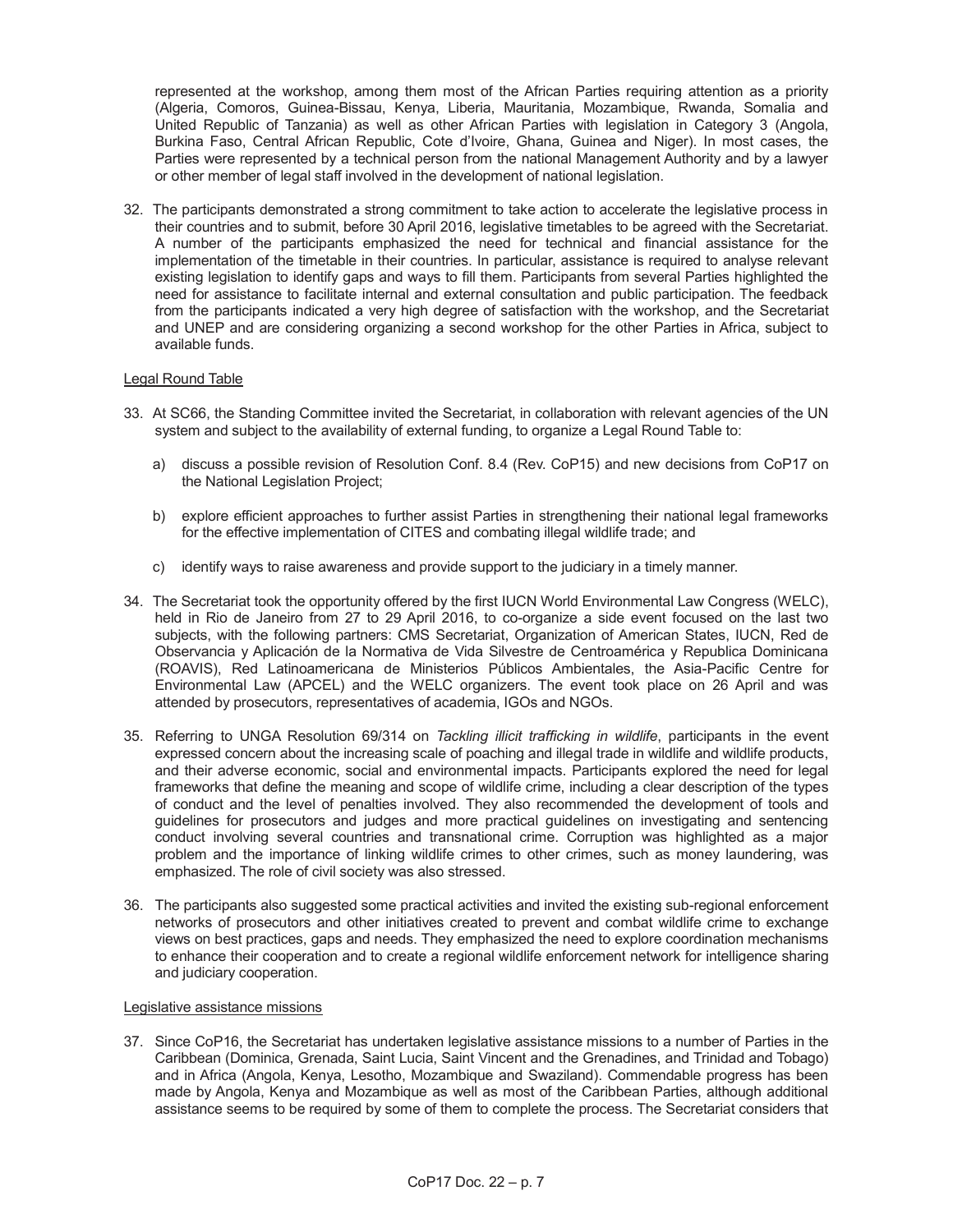such missions are effective to secure commitment in the countries visited but they require significant resources from the Secretariat.

38. For the future, the Secretariat suggests that it would be more cost-effective to use a combination of bilateral legal advice and support together with regional or subregional workshops that not only allow the Secretariat to reach a much larger group of Parties in a shorter time but also enable exchange of experience and information among the Parties and participants present.

# Small-scale financial assistance

- 39. The availability of external funds from the European Union, Japan and the United Kingdom of Great Britain and Northern Ireland, has enabled the Secretariat to conclude small-scale funding agreements with the CITES Management Authorities of Maldives, Mauritania, Mozambique and Suriname. Through such agreements, a small amount of funding is made available to assist a Party in the legislative process. Funds are generally used to recruit a local legal expert to review existing legislation and prepare new draft legislation or to organize stakeholder consultations or national validation workshops. The Secretariat is consulting with Parties that have submitted requests for legislative assistance. The aim of these discussions is to identify the specific activities and budget required, and to determine whether existing external funds are sufficient to cover the costs. The approach is to tie the support closely to the agreed legislative timetables. In some cases, assistance might be available from other sources, either bilateral or through UNEP or other international programmes and organizations. If not, the Secretariat will propose a small-scale funding agreement to support the implementation of the plan. Discussions on such agreements are underway with *inter alia* Central African Republic, Comoros, Côte d'Ivoire, Guinea, Guinea-Bissau, Niger, Saint Lucia and Syria.
- 40. The Secretariat estimates that at least USD 500,000 will be required to meet the demands for technical assistance that are currently under review by the Secretariat, as set out in the Annex 2 to the present document. The Secretariat strongly encourages other partners to collaborate and coordinate closely with the Secretariat to address the needs for assistance.

# Strengthened links between legislation and SDGs, including illegal trade in wildlife

- 41. In the past few years, a number of important political declarations and decisions have been taken at the international level to advance a balanced and comprehensive approach to sustainable management of natural resources and wildlife protection. These commitments at the highest level further underscore the necessity for Parties to adopt appropriate measures to implement and enforce the Convention. Legislation and law enforcement are two sides of the same coin. Each one depends upon and supports the other. As a result, virtually any activity related to law enforcement will include references to and consideration of legislation. The focus on ending illegal trade in protected wildlife has increased over the past few years both at the national and international levels. For an overview of key events and measures since 2012, see the calendar on the CITES web site: https://cites.org/sites/default/files/eng/news/sundry/2015/IWTevents.pdf.
- 42. Together, the UN Sustainable Development Goals (SDGs) and UNGA Resolution 69/314 on *Tackling illicit trafficking in wildlife* provide the UN framework to support a coherent response from the UN system. Resolution 69/314 emphasizes that wildlife protection must be part of a comprehensive approach to achieving poverty reduction, food security, sustainable development, economic growth, social well-being and sustainable livelihoods, and recognizes that the illicit trafficking in wildlife and forest resources is both an environmental issue and a broader criminal, economic and sustainable development issue. It encourages Member States to consider wildlife crime as a 'serious crime' with consequent priority and commensurate resources directed to the issue from governments. It also makes clear the interlinkages between national legislation and the eradication of illegal trade, in paragraphs 2 and 3 by stating:
	- *2. Encourages Member States to adopt effective measures to prevent and counter the serious problem of crimes that have an impact on the environment, such as illicit trafficking in wildlife and wildlife products, including fauna and flora as protected by the Convention on International Trade in Endangered Species of Wild Fauna and Flora, and poaching;*
	- *3. Urges Member States to take decisive steps at the national level to prevent, combat and eradicate the illegal trade in wildlife, on both the supply and demand sides, including by strengthening the legislation necessary for the prevention, investigation and prosecution of such illegal trade as well as strengthening enforcement and criminal justice responses, in accordance*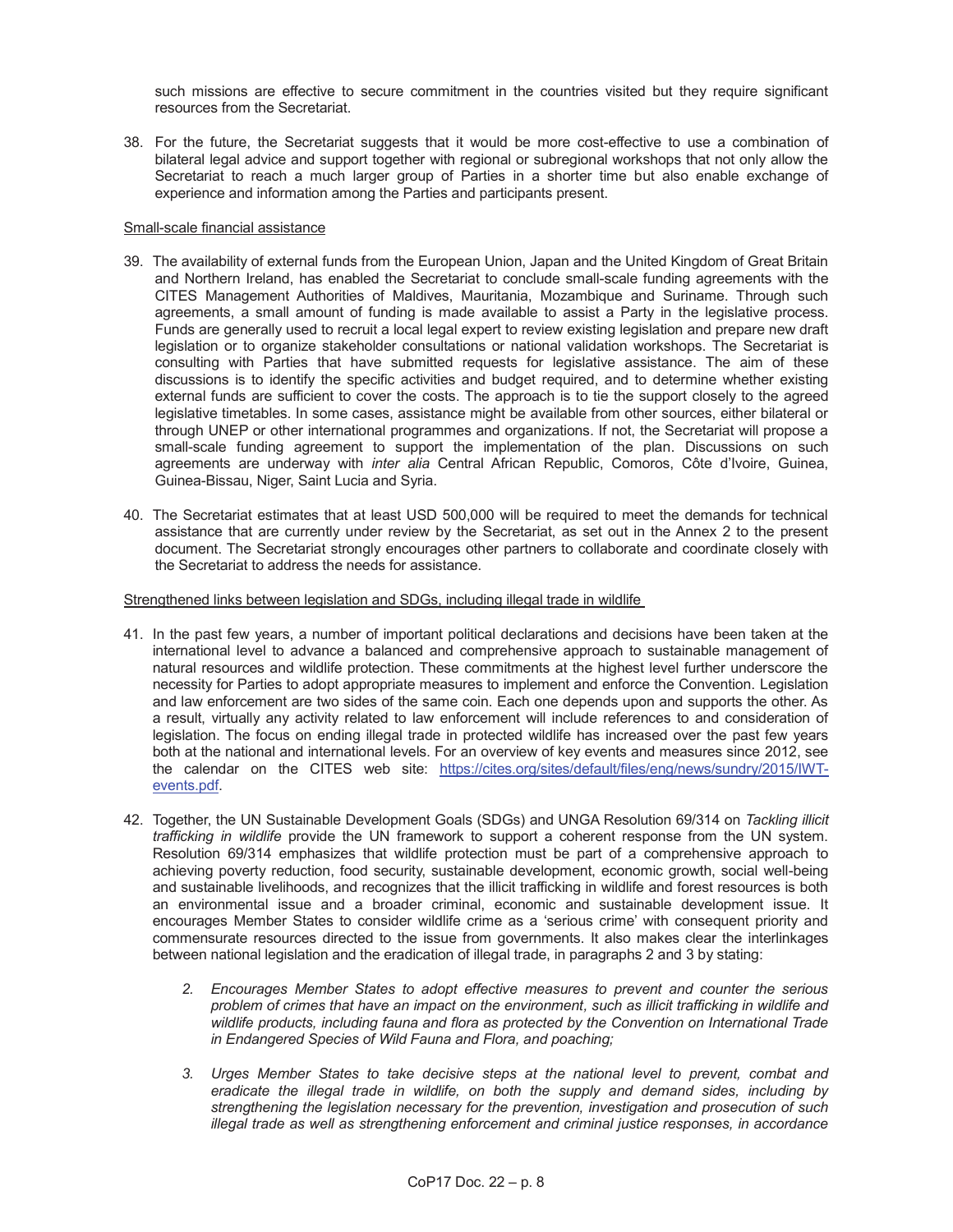*with national legislation and international law, acknowledging that the International Consortium on Combating Wildlife Crime can provide valuable technical assistance in this regard;* 

43. Goal 15 of *Transforming our world: the 2030 Agenda for Sustainable Development, Sustainable Development Goals*, (SDGs) is to

 *Protect, restore and promote sustainable use of terrestrial ecosystems, sustainably manage forests, combat desertification, and halt and reverse land degradation and halt biodiversity loss.* 

Goal 15.c of the SDGs is to:

 *Enhance global support for efforts to combat poaching and trafficking of protected species, including by increasing the capacity of local communities to pursue sustainable livelihood opportunities.* 

- 44. At the regional level, 2015 saw important commitments to sustainable use and conservation and to combating illegal trade in wildlife. The African Strategy on Combating Illegal Exploitation and Illegal Trade in Wild Flora and Fauna, was adopted in Brazzaville, Congo on 30 April 2015. The final comprehensive Strategy contains references to the importance of strengthening national legislation under several of the seven components. For instance action 1 of Component 7 on Governance reads:
	- *7.1 Promote inclusive governance of wildlife – particularly with Indigenous Peoples and local communities, including strengthening legal frameworks.*
- 46. The Ministers attending the 10th ASEAN $^6$  Ministerial Meeting on Transnational Crime, on 30 September 2015, adopted the *Kuala Lumpur Declaration in Combating Transnational Crime*, in which they, "Endorse illicit trafficking of wildlife and timber and people smuggling as new areas of transnational crimes under the purview of the AMMTC"<sup>7</sup>. (This followed from the Declaration of the East Asia Summit (EAS) on Combating Wildlife Trafficking, adopted in November 2014). With regard to the role of legislation in combating the illicit trafficking of wildlife, the Ministers declared that they:

 *Consider the formulation of regional legal instruments and harmonisation of relevant national*  policies, laws and regulations among ASEAN Member States to further strengthen regional *efforts to combat transnational crime.* 

- 47. The European Union's *Action Plan against Wildlife Trafficking*, adopted on 26 February 2016, underscores the importance of ensuring that appropriate national legislation is in place and effectively applied in all EU Member States. Hence, the European Commission is expected to assess shortcomings in implementing EU wildlife trade regulations in each Member State and make recommendations for improvements.
- 48. The Transpacific Partnership (TPP) among 12 countries in the Asia-Pacific region was recently signed (but has not yet been ratified or entered into force). It sets a higher target for combating wildlife trafficking and ensuring legal and sustainable trade, where applicable, including enforceable obligations requiring all TPP partners to implement their CITES obligations, promote the long-term conservation of species at risk, protect natural habitats, such as wetlands, and implement strong anti-corruption measures, as bribery and corruption are often at the root of illegal trafficking schemes. TPP also provides a new international platform for enhanced regional and global cooperation among national and international authorities.
- 49. The forthcoming report on *World Wildlife Crime: Trafficking in protected species*, produced by the UNODC in collaboration with partners, provides an attempt to understand the international market for illegal trade in CITES-species based on data on 164,000 seizures in 120 countries. One of the policy implications of the report reads:

*Illegal trade could be reduced if each country were to prohibit, under national law, the possession of wildlife that was illegally harvested in, or illegally obtained from, anywhere else in the world.* 

50. The issue of illegal possession is addressed by the Convention Article VIII, paragraph 1(a). When reviewing draft and enacted national legislation submitted to it by Parties, the Secretariat recommends that such legislation clearly prohibits and penalizes possession of CITES specimens that have been obtained

-

*<sup>6</sup> Brunei Darussalam, Cambodia, Indonesia, Lao People's Democratic Republic, Malaysia, Myanmar, Philippines, Singapore, Thailand and Viet Nam* 

*<sup>7</sup> AMMTC is the ASEAN Ministerial Meeting on Transnational Crime that convenes on an annual basis.*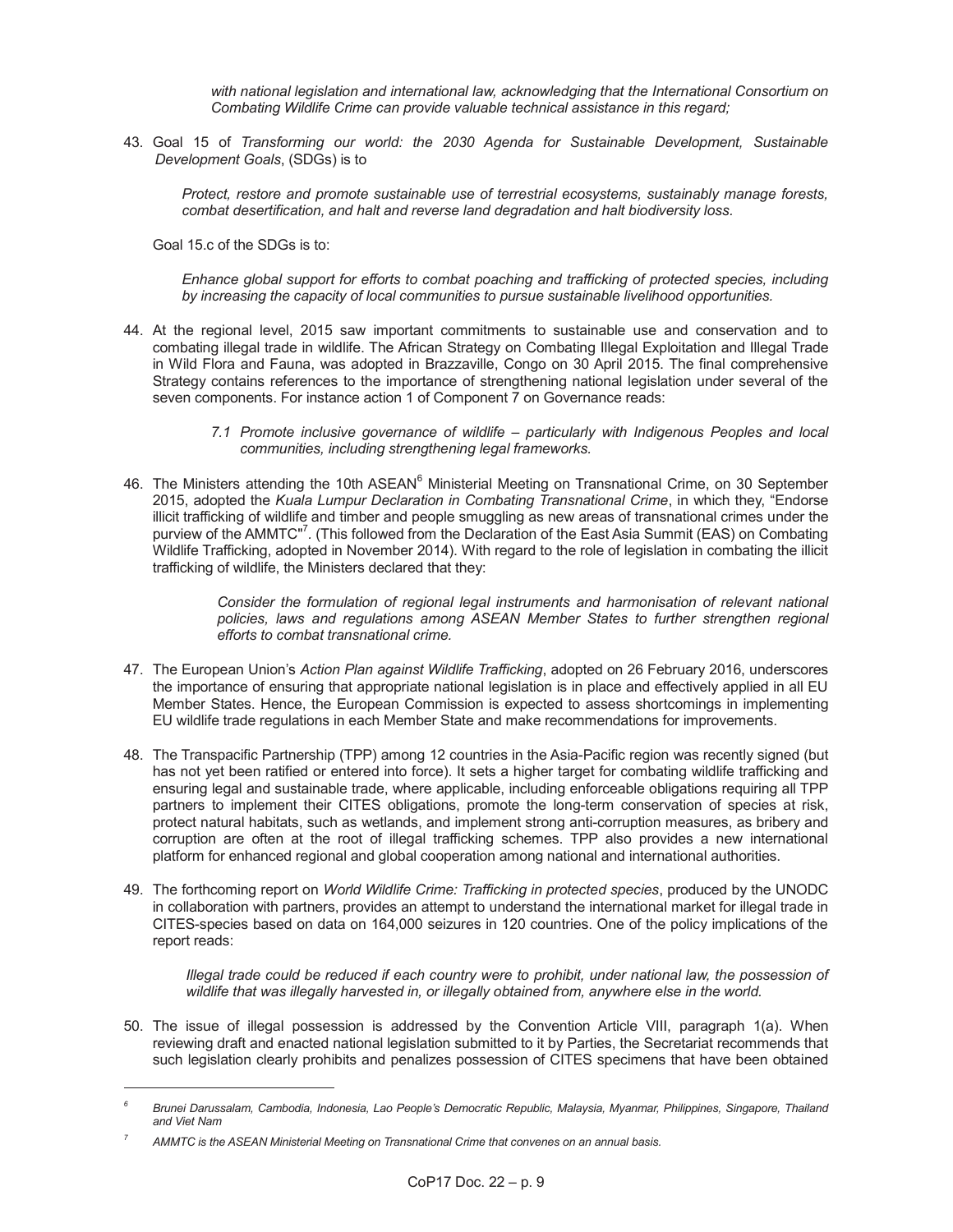contrary to the Convention. As noted above, this is a recurrent gap in national legislation. The Conference of the Parties could consider amending the Resolution to more clearly reflect that national measures should prohibit possession of specimens obtained in violation of the Convention, to facilitate enforcement of the prohibition of trade in violation of the Convention.

# **Conclusions**

- 51. Appropriate national legislation to enforce the provisions of the Convention is a critical element to prevent, reduce and eliminate illegal trade in protected wildlife. Clear and precise legislation on illegal trade also facilitates legal trade so that it can take place in a sustainable manner, be traceable and contribute to economic growth and sustainable development. Adoption and enforcement of appropriate national measures by all Parties to the Convention is thus a prerequisite for legal trade and for combating illegal trade.
- 52. The Secretariat therefore believes it is appropriate to continue the dual approach of compliance measures combined with technical and financial assistance for Parties that fail to adopt appropriate measures to meet the minimum requirements of the Convention. The Secretariat suggests that particular attention should be paid to Parties with legislation in Category 3 as well as to Parties with legislation in Category 2 that have high volumes of trade in CITES-species.

# Recommendations

- 53. The Secretariat recommends that Parties whose legislation is still in Category 2 or 3, should be requested to enact appropriate legislation before the 70th meeting of the Standing Committee (SC70, scheduled for October 2018) and submit this legislation to the Secretariat in one of the working languages. They should also be requested to submit to the Secretariat a legislative timetable, to be agreed with the Secretariat, which should be made available to the Standing Committee for information. Parties that fail to meet this deadline should be subject to appropriate compliance measures decided by Standing Committee at SC70, which may include a recommendation to suspend commercial trade in specimens of CITES listed species. A recommendation to suspend trade would take effect 60 days after the conclusion of SC70, unless the Party adopts appropriate measures before. Should exceptional circumstances prevent a Party from enacting legislation by SC70, the Standing Committee would have the authority to review the situation and determine appropriate measures.
- 54. Parties with legislation in Category 2 or 3 could benefit from the assistance of those with legislation in Category 1. Parties with legislation in Category 1 should therefore be encouraged to provide technical and financial assistance to Parties whose legislation is in Category 2 or 3. Other potential sources of assistance could also be mobilized by the Parties themselves and by the Secretariat to provide specific support to Parties requesting such support in order to make progress.
- 55. The Secretariat recommends that the Conference of the Parties adopt the draft decisions contained in Annex 1 to the present document.
- 56. If the Conference adopts the draft decisions in Annex 1, the Secretariat believes that they should replace Decisions 16.33 – 16. 38 which should therefore be deleted.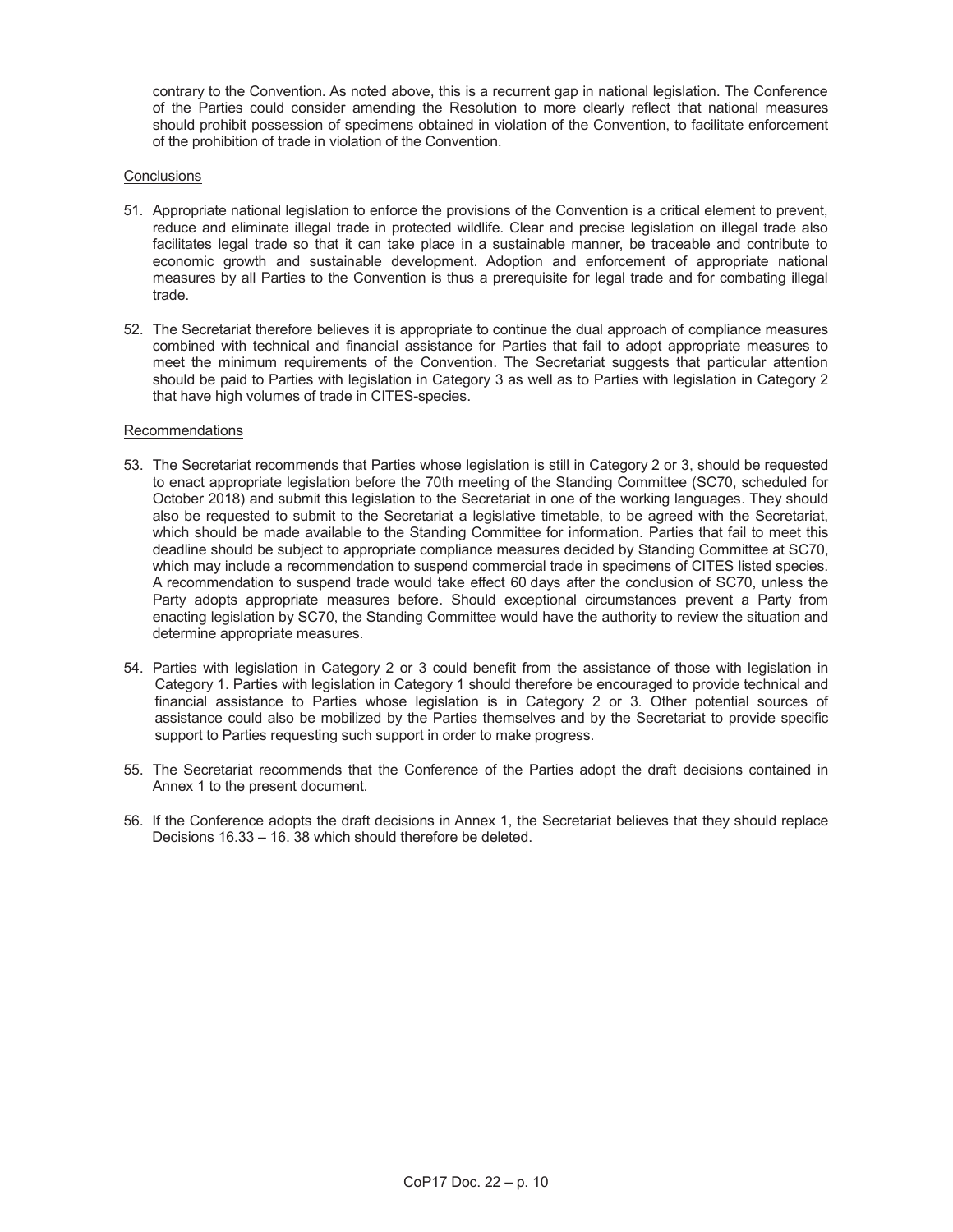### DRAFT DECISIONS OF THE CONFERENCE OF THE PARTIES

#### **National laws for implementation of the Convention**

## *Directed to Parties*

- 17.A Parties whose legislation is in Category 2 or 3 under the National Legislation Project (NLP), are urged to submit to the Secretariat as soon as possible, and no later than by the 70th meeting of the Standing Committee, in one of the three working languages of the Convention, details of appropriate measures that have been adopted for the effective implementation of the Convention. Such Parties are called on to provide an update of their legislative progress by SC69.
- 17.B Such Parties, are urged to submit to the Secretariat by 3 January 2017 (i.e. 90 days after the 17th meeting of the Conference of the Parties) a legislative timetable, to be agreed with the Secretariat, if they have not already done so. Such timetables should clearly set out the steps that the Party commits to take in order to adopt appropriate measures to implement the Convention; relevant actors; deadlines and outputs, based on the format provided by the Secretariat.
- 17.C Parties whose legislation is in Category 1 under the National Legislation Project are encouraged to identify potential loopholes in their national CITES-implementing legislation, in particular with regard to the possession of illegally traded specimens of CITES-listed species, and to adopt any necessary amendments. Those Parties are also encouraged to provide technical or financial assistance to one or more Parties whose legislation is in Category 2 or 3 under the National Legislation Project, either directly or through the Secretariat.

# *Directed to the Standing Committee*

- 17.D At its 69th meeting, the Standing Committee shall review the progress of Parties in adopting appropriate measures for effective implementation of the Convention and monitor the implementation of agreed timetables. The Standing Committee shall identify Parties requiring attention as a priority, with the assistance of the Secretariat.
- 17.E At its 70th meeting, the Standing Committee shall review the progress of Parties in adopting appropriate measures for effective implementation of the Convention and shall take appropriate compliance measures with regard to Parties affected by Decision 17.A that have failed to adopt appropriate measures for the effective implementation of the Convention or failed to submit a timetable. For Parties that have acceded to the Convention since March 2008, the Standing Committee may decide to allow more time to adopt appropriate measures.
- 17.F Such compliance measures may include a recommendation to suspend commercial trade with Parties affected by Decision 17.A that have failed to adopt appropriate measures for the effective implementation of the Convention or failed to submit a timetable, in particular Parties requiring attention as a priority. Any recommendation to suspend commercial trade with the Party concerned shall take effect 60 days after it is agreed, unless the Party adopts appropriate measures before the expiry of the 60 days or submit a legislative timetable, to be agreed with the Secretariat.

# *Directed to the Secretariat*

- 17.G The Secretariat shall:
	- a) compile and analyse the information submitted by Parties on measures adopted before the 18th meeting of the Conference of the Parties (CoP18) to fulfil the requirements laid down in the text of the Convention and Resolution Conf. 8.4 (Rev. CoP15);
	- b) review and agree to appropriate timetables, submitted by Parties, to the Secretariat and make such agreed timetables available for information to the Standing Committee;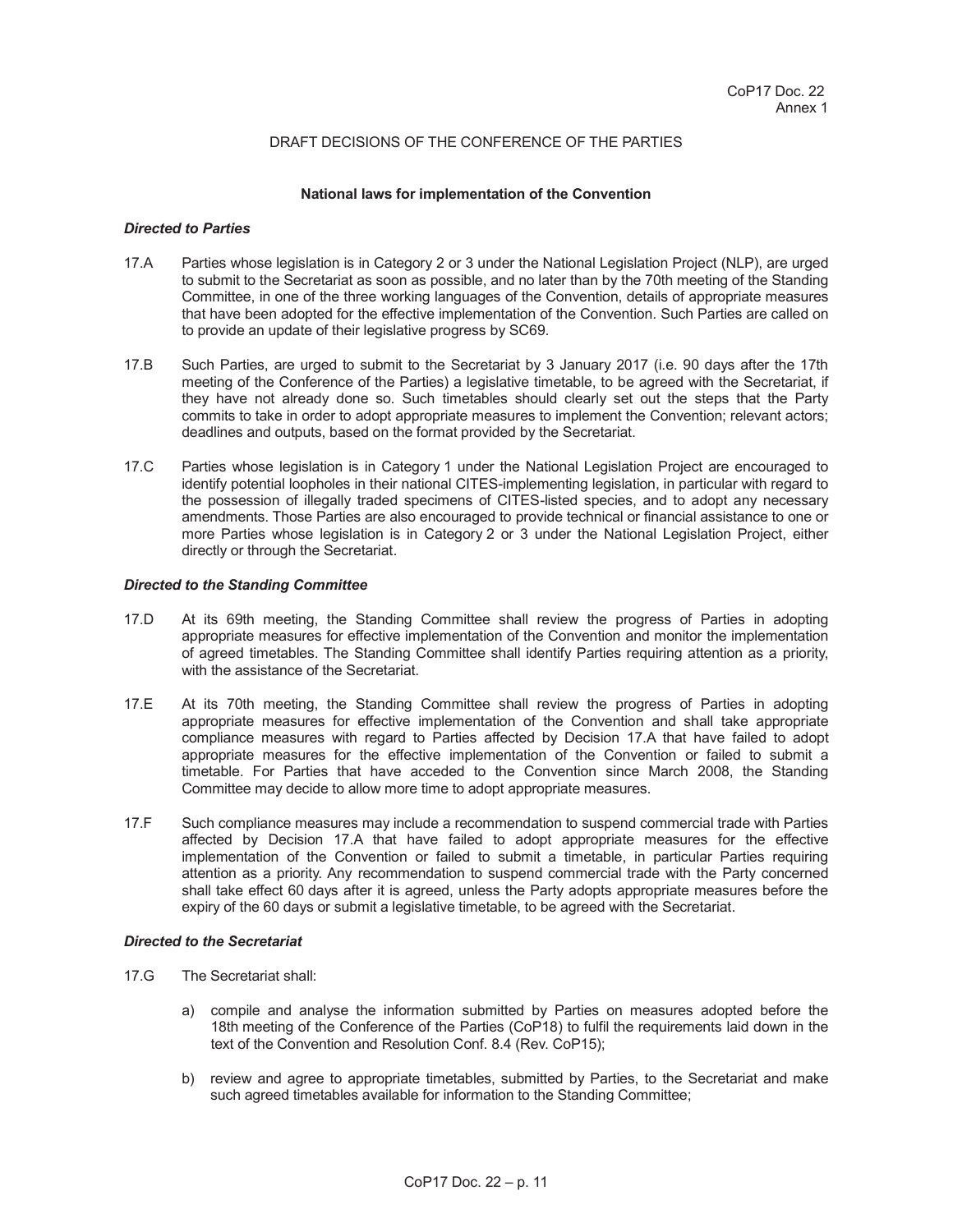- c) assist the Standing Committee in identifying countries with legislation in Category 2 or 3 requiring attention as a priority;
- d) subject to external funding, provide legal advice and assistance to Parties on the development of appropriate measures for effective implementation of the Convention, including legislative guidance for and training of CITES authorities, legislative drafters, policymakers, the judiciary, parliamentarians and other relevant government officials responsible for the formulation and adoption of CITES-related legislation;
- e) cooperate, in the provision of legislative assistance, with the legal programmes of United Nations bodies and intergovernmental organizations, such as the Food and Agriculture Organization of the United Nations, UNDP, UNODC, UNEP, the World Bank and regional development banks, as well as regional organizations, such as the African, Caribbean and Pacific Group of States, the Amazon Cooperation Treaty Organization, the Association of South East Asian Nations, the League of Arab States, the Organization of American States and the Pacific Regional Environment Programme;
- f) report at the 69th and 70th meetings of the Standing Committee on Parties' progress in adopting appropriate measures for effective implementation of the Convention and, if necessary, recommend the adoption of appropriate compliance measures, including as a last resort, recommendations to suspend commercial trade in specimens of CITES-listed species; and
- g) report at CoP18 on progress made with regard to the implementation of Resolution Conf. 8.4 (Rev. CoP15) and Decisions 17.A-G.